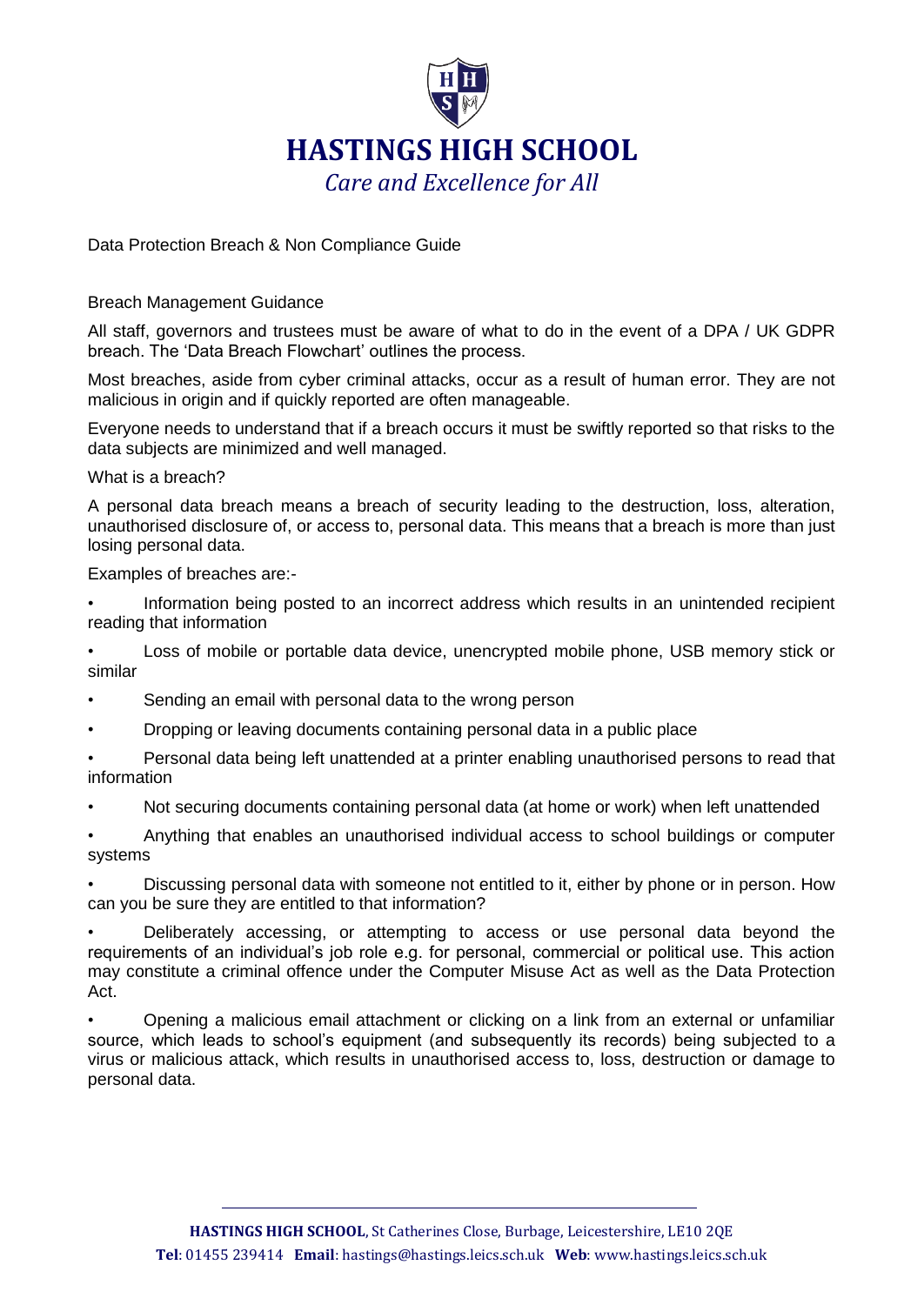What staff and governors should do?

Being open about the possible breach and explaining what has been lost or potentially accessed is an important element of working with the ICO and to mitigate the impact. Covering up a breach is never acceptable and may be a criminal, civil or disciplinary matter.

Report the breach to the Data Controller, Data Protection Compliance Manager and DPO as soon as possible, this is essential.

How is the breach managed?

The breach notification form will be completed and the breach registered on the portal.

Advice will be sought from the Data Protection Officer as required. A plan to effectively manage the breach, who to inform and how to proceed will be put in place.

If the personal data breach is likely to result in a risk to the rights and freedoms of the data subjects affected by the personal data breach notification to those people will be done in a co-ordinated manner with support from the DPO.

Actions and changes to procedures , additional training or other measures may be required to be implemented and reviewed.

The breach report will be within 72 hours of becoming aware of the breach to the Information Commissioner if it is serious.

It may not be possible to investigate the breach fully within the 72 hour timeframe. Information about further investigations will be shared with the ICO with support from the DPO.

What happens to the people whose data has been breached?

For every breach the school will consider notification to the data subject or subjects as part of the process. If the breach is likely to be high risk they will be notified as soon as possible and kept informed of actions and outcomes.

The breach and process will be described in clear and plain language.

If the breach affects a high volume of data subjects and personal data records, the most effective form of notification will be used.

Advice may be taken from the ICO about how to manage communication with data subjects if appropriate.

## Evidence Collection

It may be necessary to collect information about how an information security breach or unauthorised release of data occurred. This evidence gathering process may be used as an internal process (which can include disciplinary proceedings), it may be a source of information for the ICO, it could also be used within criminal or civil proceedings.

This process will be conducted by a suitable member of school staff, which may be the Data Management Compliance Officer or Data Protection Officer, but will be determined depending on the nature of the breach.